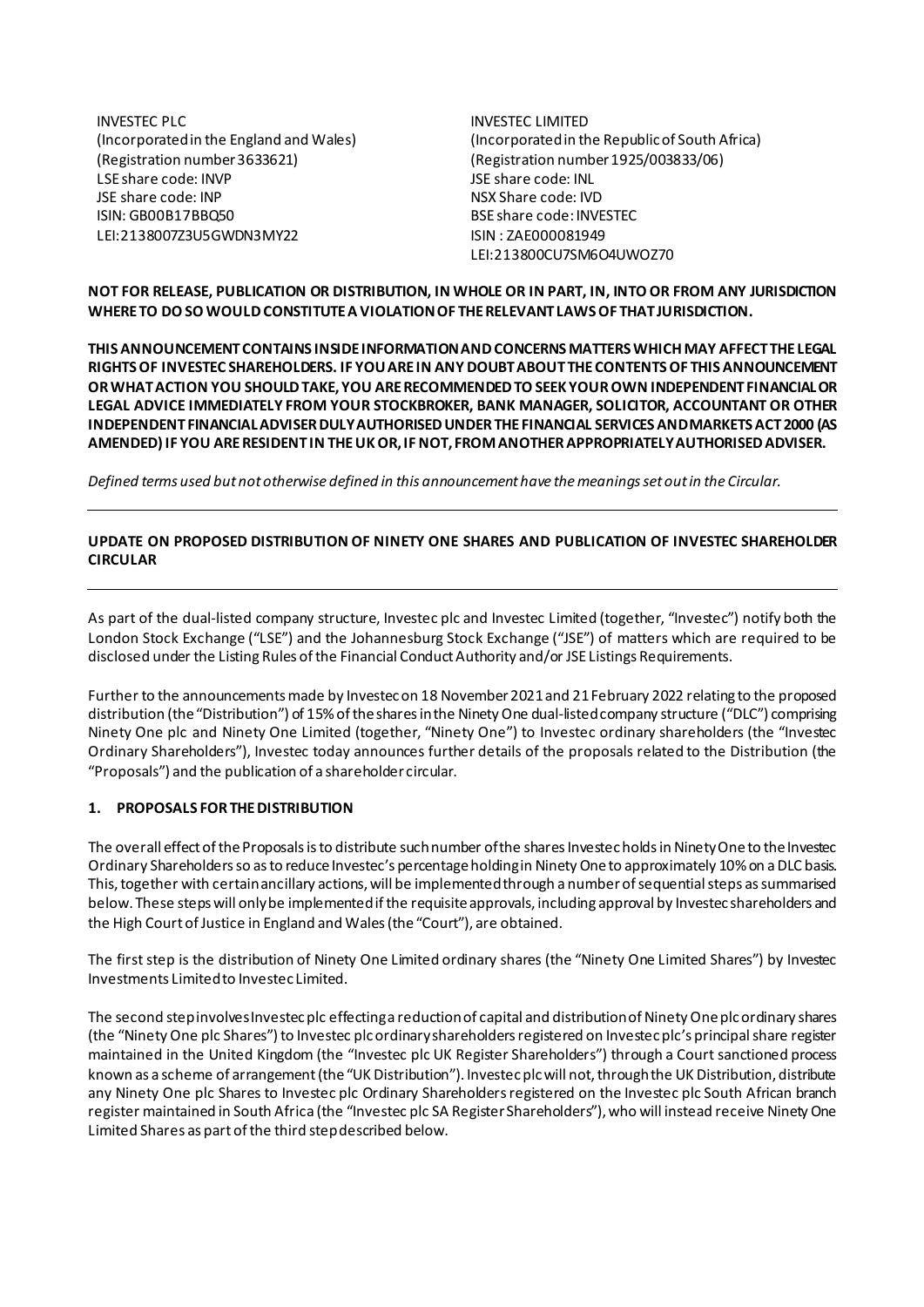The third step is the distribution in specie of all of the Ninety One Limited Shares held by Investec Limited to Investec Limited Ordinary Shareholders and to Investec plc SA Register Shareholders via the Investec SA DAS Share (the "SA Distribution").

In order for the Proposals to be finalised, Investec shareholder approval will be sought at a general meeting of Investec plc and a general meeting of Investec Limited (the "General Meetings"), which will be followed by a separate meeting of Investec plc ordinary shareholders (the "Investec plc Ordinary Shareholders") convened pursuant to an order of the Court (the "Court Meeting") in respect of the UK Distribution. The General Meetings will start at 10.30 a.m. (London time) / 11.30 a.m. (Johannesburg time) and the Court Meeting will start at 10.45 a.m. (London time) / 11.45 a.m. (Johannesburg time) (or as soon thereafter as the General Meetings shall have concluded or been adjourned).

In particular, in order to facilitate the UK Distribution, it will be necessary to obtain the approval of the Investec plc Ordinary Shareholdersat the Court Meeting.

If the Proposals are so approved, Investec plc OrdinaryShareholders on the Investec plcUK Registerwill receive0.13751 Ninety One plc Shares for each Investec plc Ordinary Share that they hold, Investec plc Ordinary Shareholders on the Investec plc SA Register will receive 0.13751 Ninety One Limited Sharesfor each Investec plc Ordinary Share that they hold and Investec Limited Ordinary Shareholders will receive 0.13751 Ninety One Limited Shares for each Investec Limited Ordinary Share that they hold.

Investec plc Ordinary Shareholders will retain their existing shareholding in Investec plc and Investec Limited Ordinary Shareholders will retain their existing shareholding in Investec Limited.

An entitlement to a fraction of a Ninety One plc Share or Ninety One Limited Share will arise for all Investec Ordinary Shareholders. For example, if: (i) an Investec plc Ordinary Shareholder on the Investec plc UK Register holds eight Investec plc Ordinary Shares at the Distribution record time (expected to be 6.30 p.m. (London time) on Monday, 30 May 2022) (the "Distribution Record Time"), such Investec plc Ordinary Shareholder will receive one Ninety One plc Share, plus an entitlement to a 0.10008 fraction of a Ninety One plc Share; (ii) an Investec plc OrdinaryShareholderon the Investec plc SA Registerholds eight Investec plc Ordinary Shares at the Distribution Record Time, such Investec plc Ordinary Shareholder will receive one Ninety One Limited Share, plus an entitlement to a 0.10008 fraction of a Ninety One Limited Share; and (iii) an Investec Limited Ordinary Shareholder holds eight Investec Limited Ordinary Shares at the Distribution Record Time, such Investec Limited Ordinary Shareholder will receive one Ninety One Limited Share, plus an entitlement to a 0.10008 fraction of a Ninety One Limited Share.

Where fractional entitlements to Ninety One Shares arise on the Distribution, the relevant Investec Ordinary Shareholder will instead be entitled to receive a cash amount as more fully described below:

### *Fractional entitlements in respect of the UK Distribution*

No entitlements to a fraction of a Ninety One plcShare shall be transferred to an Investec plc UK Register Shareholder. The aggregated number of Ninety One plc Shares to which Investec plc UK Register Shareholders are entitled will first be rounded down to the nearest whole number of Ninety One plc Shares, resulting in allocations of whole numbers of Ninety One plc Shares, and the aggregated excess fractions of Ninety One plc Shares to which such Investec plc UK Register Shareholders would otherwise be entitled to will not be transferred to them but will instead be sold in the market, and the relevant Investec plc UK Register Shareholder will be entitled to receive a cash payment equivalent to the fraction to which they otherwise would have been entitled.

### *Fractional entitlements in respect of the SA Distribution*

No entitlements to a fraction of a Ninety One Limited Share shall be transferred to an Investec Ordinary Shareholder or an Investec plc SA Register Shareholder (collectively, the "SA Distribution Shareholders"). The aggregated number of Ninety One Limited Shares to which SA Distribution Shareholders are entitled will first be rounded down to the nearest whole number of Ninety One Limited Shares, resulting in allocations of whole numbers of Ninety One Limited Shares and the aggregated excess fractions of Ninety One Limited Shares to which such SA Distribution Shareholders would otherwise be entitled, will not be transferred to them but will instead be sold in the market, and the relevant SA Distribution Shareholder will be entitled to receive a cash payment in respect of the fraction to which they otherwise would have been entitled.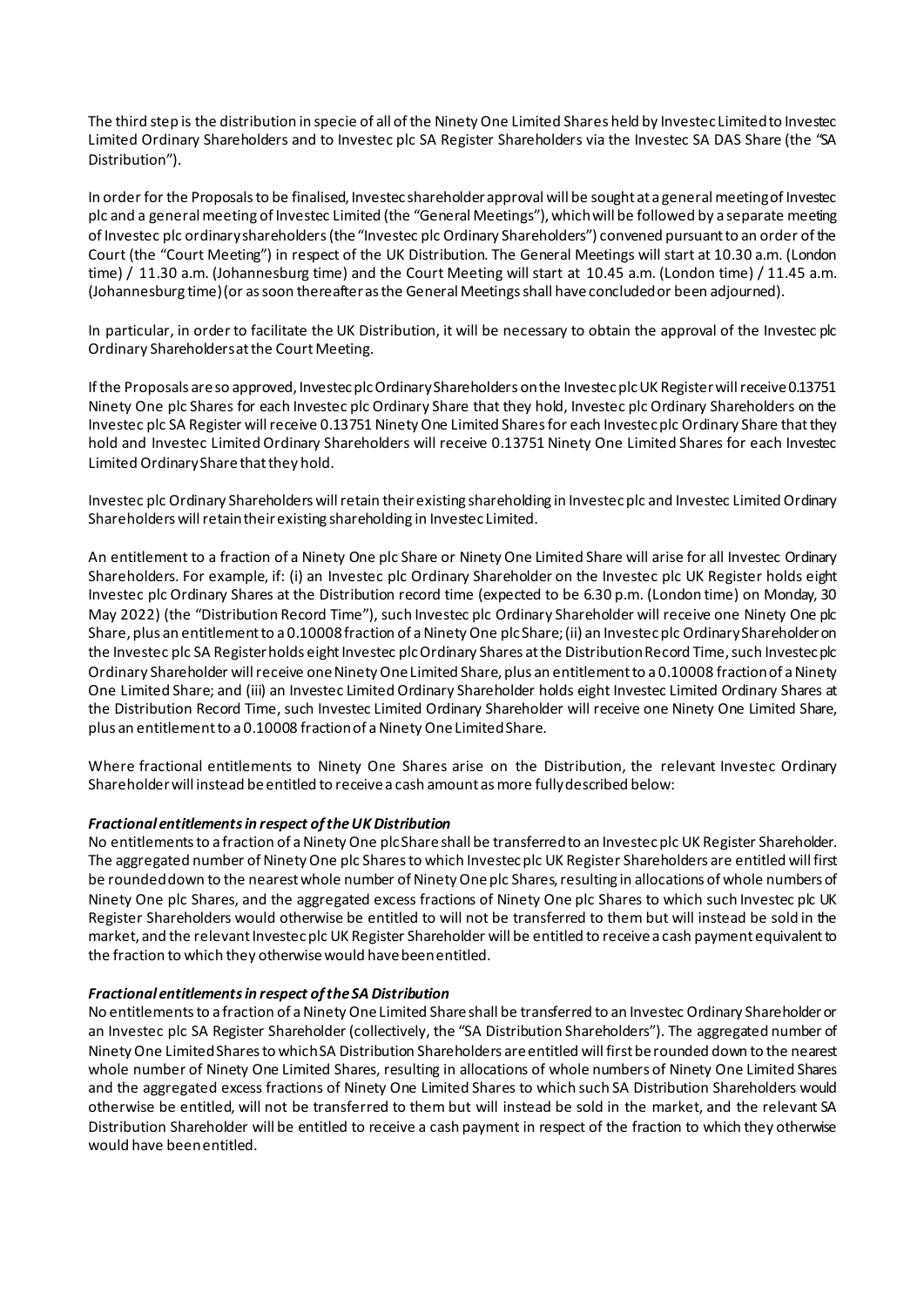If Investec Ordinary Shareholders sell or otherwise transfer their Investec plc Ordinary Shares or Investec Limited Ordinary Shares before the last day to trade in order to appear in the relevant Investec Register at the Distribution Record Time, they will not receive any Ninety One plc Shares or Ninety One Limited Shares (as applicable).

# **2. RATIONALE**

As set out in the announcement on 21 February 2022, given Investec's strong capital generation and capital optimisation strategy, Investec intends to distribute a 15% holding in Ninety One to shareholders whilst retaining an approximate 10% interest. Investec has considered a number of different ways of effecting the Distribution. For capital optimisation reasons, it is beneficial for the retained 10% shareholding in Ninety One to be held by Investec plc.

On this basis, and given the number of Ninety One Shares held by each of Investec plc and Investec Limited, together with the complexities involved in transferring such shares between the two entities, Investec has reached the conclusion that under the Proposals Investec plc SA Register Shareholders should receive Ninety One Limited Shares from Investec Limited, rather than Ninety One plc Shares from Investec plc.

# **3. PUBLICATION OF INVESTEC SHAREHOLDER CIRCULARANDNOTICE OF GENERAL MEETINGSAND COURT MEETING**

Investec is pleased to announce that, following receipt of approval from the JSE, the circular to Investec Ordinary Shareholders and Investec Preference Shareholders in connection with the Distribution (the "Circular") has been published. An electronic version of the Circular is available for inspection, subject to applicable securities laws, at www.investec.com. A copy of the Circular will also be submitted to the National Storage Mechanism, where it will be available for inspection at: https://data.fca.org.uk/#/nsm/nationalstoragemechanism.

Notices of the General Meetings and the Court Meeting, each of which is to be held on Thursday, 28 April 2022, are set out in the Circular. The General Meetings will start at 10.30 a.m. (London time) / 11.30 a.m. (Johannesburg time) and the Court Meeting will start at 10.45 a.m. (London time)/ 11.45 a.m.(Johannesburg time) (or as soon thereafter as the General Meetings shall have concluded or been adjourned). The Investec plc General Meeting and the Court Meeting will be held at 30 Gresham Street, London EC2V 7QP, UK and the Investec Limited General Meeting will be held at 100 Grayston Drive, Sandown, Sandton 2196, Republic of South Africa.

Investec is providing a virtual meeting platform to enable Investec shareholders to participate in the General Meetings and Court Meeting, and Investec encourages Investec shareholders to consider making use of this facility. The guide for Investec plc Shareholders for electronic participation in the Investec plc General Meeting and the Court Meeting can be found in Part XIV of the Circular. The guide for Investec Limited Shareholders for electronic participation in the Investec Limited General Meeting can be found in Part XII of the Circular, and the instructions for joining the Investec Limited General Meeting electronically can be found in Part XIV of the Circular.

## **4. EXPECTED TIMETABLE OF PRINCIPAL**

| Event                                                                                                                                                                                            | Time (London time/Johannesburg time) and/or date                                    |
|--------------------------------------------------------------------------------------------------------------------------------------------------------------------------------------------------|-------------------------------------------------------------------------------------|
| Last day to trade on the Investec plc SA Register for Investec plc<br>Ordinary Shareholders that hold Investec plc Ordinary Shares<br>through a CSDP in order to participate in the Investec plc |                                                                                     |
| <b>General Meeting</b>                                                                                                                                                                           | Thursday, 21 April 2022                                                             |
| Last day to trade on the Investec Limited SA Register for<br>Investec Limited Shareholders to participate in the Investec                                                                        |                                                                                     |
| <b>Limited General Meeting</b>                                                                                                                                                                   | Thursday, 21 April 2022                                                             |
| Latest time and date for receipt of blue and pink Forms of Proxy<br>for the Investec plc General Meeting <sup>1</sup>                                                                            | 10.30 a.m. (Londontime)/11.30 a.m. (Johannesburg time)<br>on Tuesday, 26 April 2022 |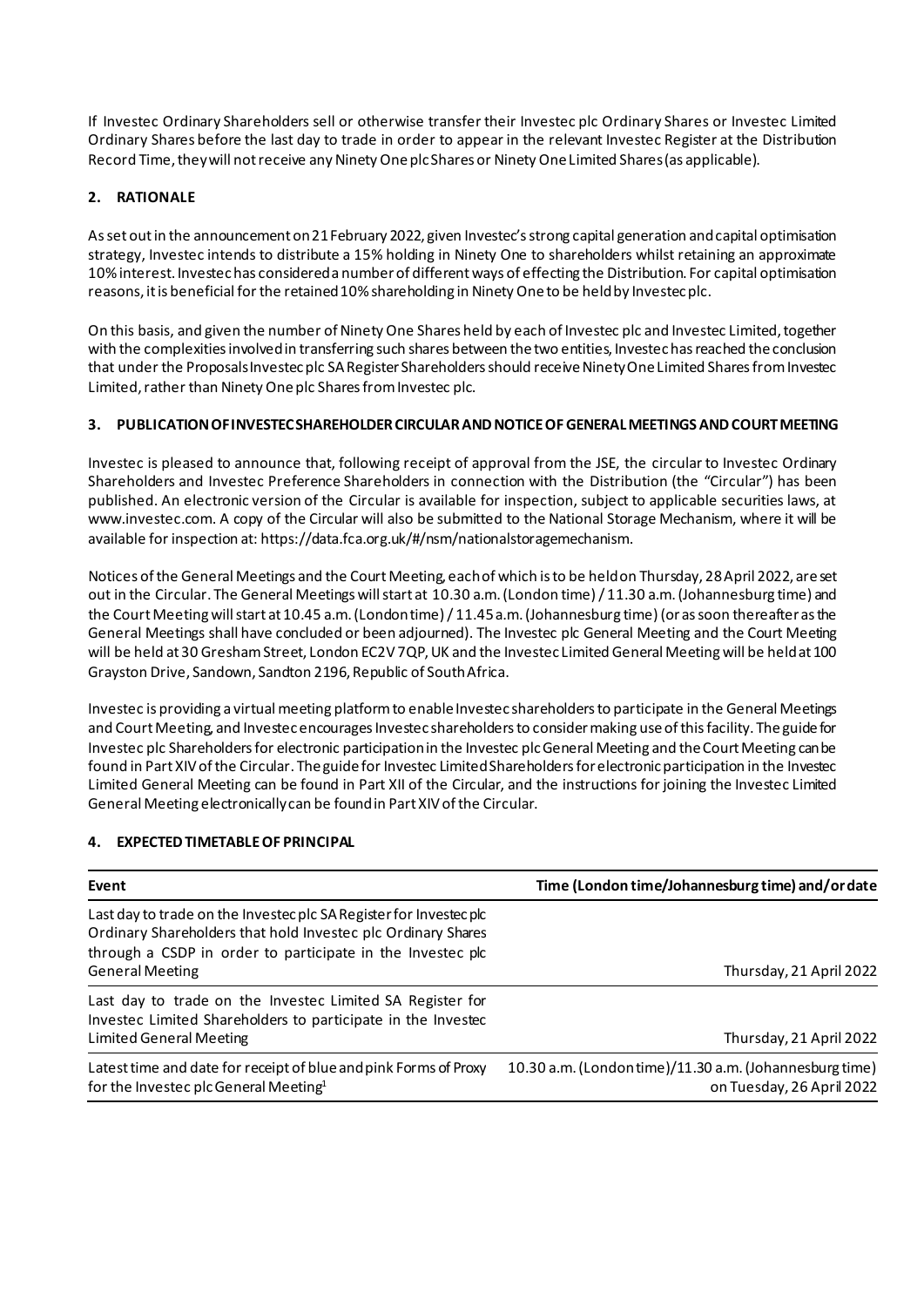| Event                                                                                                                                                                                                            | Time (London time/Johannesburg time) and/or date                                                           |
|------------------------------------------------------------------------------------------------------------------------------------------------------------------------------------------------------------------|------------------------------------------------------------------------------------------------------------|
| Latest time and date for receipt of green and yellow Forms of<br>Proxy for the Investec Limited General Meeting <sup>2</sup>                                                                                     | 10.30 a.m. (Londontime)/11.30 a.m. (Johannesburg time)<br>on Tuesday, 26 April 2022                        |
| Latest time and date for appointing a proxy for the Investec plc<br>General Meeting by way of CREST Proxy Instruction                                                                                            | 10.30 a.m. (Londontime)/11.30 a.m. (Johannesburg time)<br>on Tuesday, 26 April 2022                        |
| Latest time and date for receipt of white Forms of Proxy for the<br>Court Meeting <sup>3</sup>                                                                                                                   | 10.45 a.m. (Londontime)/11.45 a.m. (Johannesburg time)<br>on Tuesday, 26 April 2022                        |
| Latest time and date for appointing a proxy for the Court<br>Meeting by way of CREST Proxy Instruction                                                                                                           | 10.45 a.m. (Londontime)/11.45 a.m. (Johannesburg time)<br>on Tuesday, 26 April 2022                        |
| UK Voting Record Time for Investec plc Shareholders in respect<br>of the Investec plc General Meeting and the Court Meeting                                                                                      | 6.30 p.m. (London time)/7.30 p.m. (Johannesburg time)<br>on Tuesday, 26 April 2022                         |
| SA Voting Record Time for Investec Limited Shareholders in<br>respect of the Investec Limited General Meeting                                                                                                    | 6.30 p.m. (London time)/7.30 p.m. (Johannesburg time)<br>on Tuesday, 26 April 2022                         |
| <b>General Meetings</b>                                                                                                                                                                                          | 10.30 a.m. (London time)/11.30 a.m. (Johannesburg<br>time) Thursday, 28 April 2022                         |
| <b>Court Meeting</b>                                                                                                                                                                                             | 10.45 a.m. (London time)/11.45 a.m. (Johannesburg<br>time) Thursday, 28 April 2022 <sup>4</sup>            |
| Scheme Court Hearing to sanction the Scheme and confirm the<br>Investec plc reduction of capital required to effect the UK<br>Distribution                                                                       | Thursday, 19 May 2022                                                                                      |
| Announcement expected to be released on SENS and RNS<br>regarding finalisation                                                                                                                                   | As soon as possible after 8.00 a.m. (London time)/<br>9.00 a.m. (Johannesburg time) on Friday, 20 May 2022 |
| Last date for transfers between the Investec plc Registers by<br>Investec plc Ordinary Shareholders prior to the UK Distribution<br><b>Effective Time</b>                                                        | Tuesday, 24 May 2022                                                                                       |
| Last date for transfers between the Investec Limited Registers<br>by Investec Limited Ordinary Shareholders prior to the SA<br><b>Distribution Effective Time</b>                                                | Tuesday, 24 May 2022                                                                                       |
| Last day to trade on the Investec plc SA Register for Investec plc<br>Ordinary Shareholders that hold Investec plc Ordinary Shares<br>through a CSDP in order to participate in the UK Distribution <sup>5</sup> | Wednesday, 25 May 2022                                                                                     |
| Last day to trade on the Investec Limited SA Register for<br>Investec Limited Ordinary Shareholders that hold Investec<br>Limited Ordinary Shares through a CSDP in order to participate                         |                                                                                                            |
| in the SA Distribution <sup>6</sup>                                                                                                                                                                              | Wednesday, 25 May 2022                                                                                     |
| Investec plc Ordinary Shares on the Investec plc SA<br>Register trade "ex" entitlement on the Investec plc SA                                                                                                    |                                                                                                            |
| Register to receive the Ninety One Limited Shares                                                                                                                                                                |                                                                                                            |
| pursuant to the SA Distribution                                                                                                                                                                                  | Thursday, 26 May 2022                                                                                      |
|                                                                                                                                                                                                                  |                                                                                                            |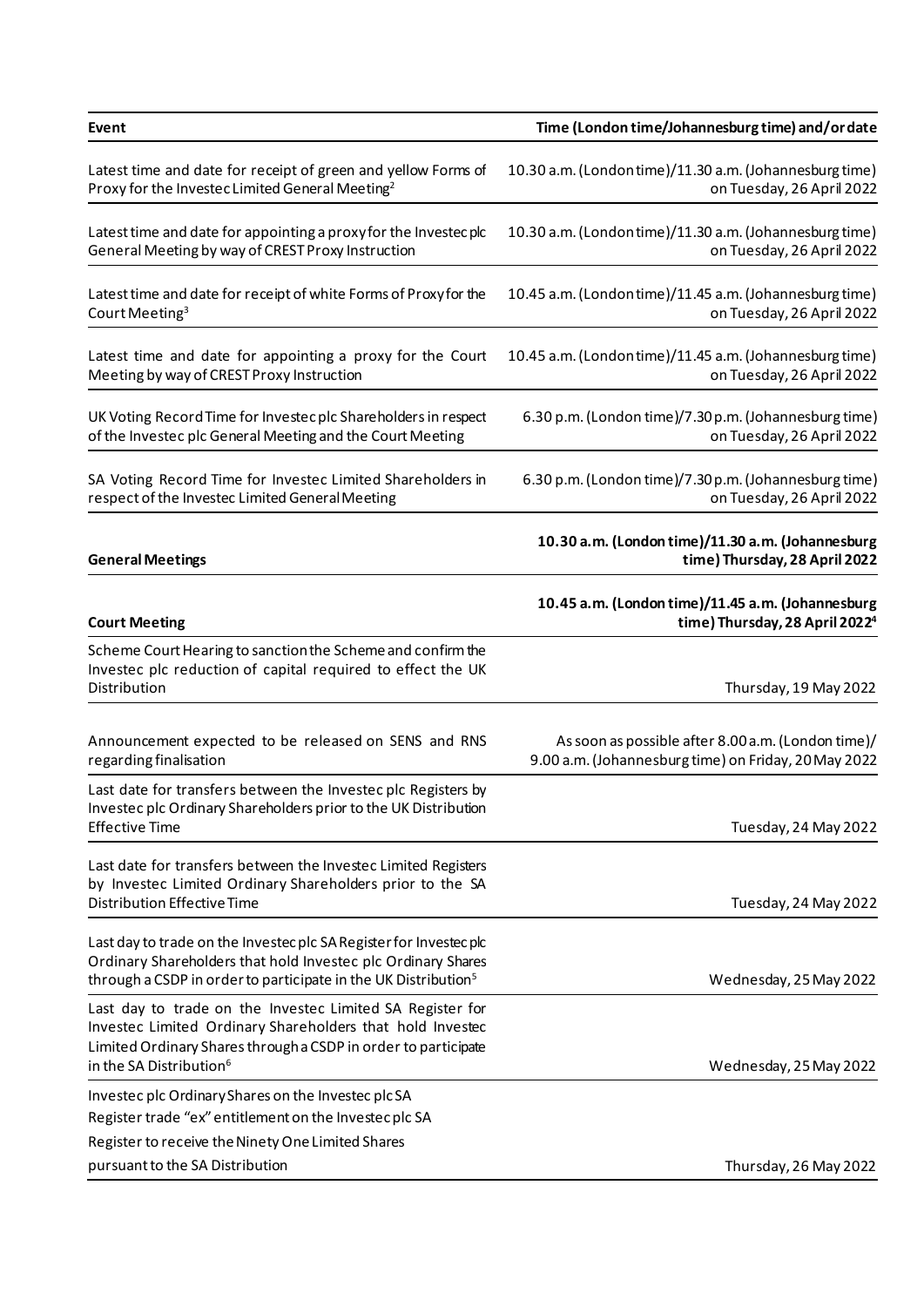| Event                                                                                                                                                                                   | Time (London time/Johannesburg time) and/or date                                                            |
|-----------------------------------------------------------------------------------------------------------------------------------------------------------------------------------------|-------------------------------------------------------------------------------------------------------------|
| Investec Limited Ordinary Shares trade "ex" entitlement on the<br>Investec Limited SA Register to receive the Ninety One Limited<br>Shares pursuant to the SA Distribution <sup>7</sup> | Thursday, 26 May 2022                                                                                       |
| SENS announcement confirming, inter alia, the cash proceeds<br>payable in respect of fractional entitlements                                                                            | By 9.00 a.m. (London time)/10.00 a.m. (Johannesburg<br>time) on Friday, 27 May 2022                         |
| Record date for Johannesburg Stock Exchange settlement<br>purposes                                                                                                                      | Monday, 30 May 2022                                                                                         |
| Distribution Record Time <sup>8</sup>                                                                                                                                                   | 6.30 p.m. (London time)/7.30 p.m. (Johannesburg time)<br>on Monday, 30 May 2022                             |
| UK Distribution Effective Time                                                                                                                                                          | 7.00 p.m. (London time)/8.00 p.m. (Johannesburg time)<br>on Monday, 30 May 2022                             |
| SA Distribution Effective Time                                                                                                                                                          | 7.00 p.m. (London time)/8.00 p.m. (Johannesburg time)<br>on Monday, 30 May 2022                             |
| Crediting of Ninety One plc Shares to CREST accounts                                                                                                                                    | As soon as possible after 8.00 a.m. (London time)/<br>9.00 a.m. (Johannesburg time) on Tuesday, 31 May 2022 |
| Crediting of Ninety One Limited Shares and fractional<br>entitlement payments to CSDP or broker accounts in the Strate<br>System                                                        | As soon as possible after 8.00 a.m. (London time)/<br>9.00 a.m. (Johannesburg time) on Tuesday, 31 May 2022 |
| Transfers between the Investec plc Registers by Investec plc<br>Ordinary Shareholdersre-opened                                                                                          | Wednesday, 1 June 2022                                                                                      |
| Transfers between the Investec Limited Registers by Investec<br>Limited Ordinary Shareholders re-opened                                                                                 | Wednesday, 1 June 2022                                                                                      |
| Crediting fractional entitlement payments to CREST accounts                                                                                                                             | Wednesday, 1 June 2022                                                                                      |
| Despatch of cheques (where applicable) or electronic transfer<br>in respect of fractional entitlements for shareholders without a<br>CSDP or broker account                             | As soon as practicable after Wednesday, 1 June 2022                                                         |
| Despatch of share certificates for certificated Ninety One Shares                                                                                                                       | As soon as practicable after Wednesday, 1 June 2022                                                         |

# *Comments to salient dates:*

- The expected dates and times listed above may be subject to change.
- The expected timetable of principal events has been approved by the Johannesburg Stock Exchange. The expected dates and times listed in the expected timetable of principal events may be subject to change.
- The General Meetings and the Court Meeting will be held at 10.30 a.m. (London time)/11.30 a.m. (Johannesburg time) and 10.45 a.m.<sup>9</sup> (London time)/11.45 a.m. (Johannesburg time), respectively, on Thursday, 28 April 2022.The Investec plc General Meeting and the Court Meeting will be held at 30 Gresham Street, London, EC2V 7QP, United Kingdom and the Investec Limited General Meeting will be held at 100 Grayston Drive, Sandown, Sandton, 2196, Republic of South Africa.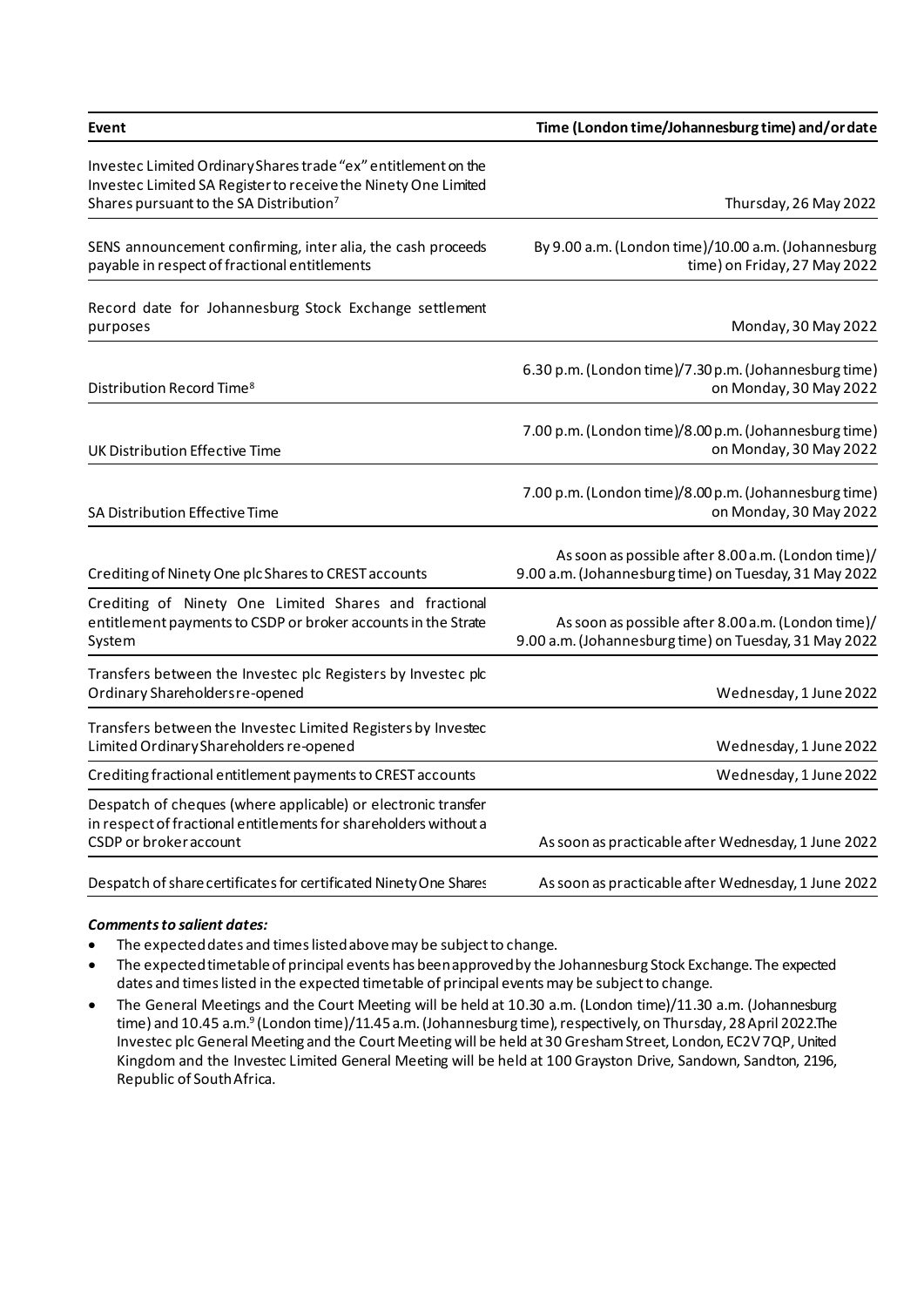### *Notes to the salient dates:*

- 1. The blue and pink Forms of Proxy may be handed to the Chair of the Investec plc General Meeting or the UK Registrar at any time before the proxy exercises any rights of the shareholder at the meeting.
- 2. The green and yellow Forms of Proxy may be handed to the Chair of the Investec Limited General Meeting or the SA Registrar at any time before the proxy exercises any rights of the shareholder at the meeting.
- 3. The white Form of Proxy may be handed to the Chair of the Court Meeting or the UK Registrar at the commencement of the meeting.
- 4. Court Meeting to commence at 10.45 a.m. (London time)/ 11.45 a.m. (Johannesburg time) or, if later, immediately after the conclusion or adjournment of the General Meetings.
- 5. Investec plc Ordinary Shareholders should anticipate their holdings of Investec plc Shares at the Distribution Record Time by taking into account all unsettled trades concluded on or before the last day to trade which are due to be settled on or before the record date for Johannesburg Stock Exchange settlement purposes.
- 6. Investec Limited Ordinary Shareholders should anticipate their holdings of Investec Limited Shares at the Distribution Record Time by taking into account all unsettled trades concluded on or before the last day to trade which are due to be settled on or before the record date for Johannesburg Stock Exchange settlement purposes.
- 7. Share certificates may not be Dematerialised into Uncertificated Form or rematerialised into Certificated Form between Thursday, 26 May 2022 and Monday, 30 May 2022, both days inclusive
- 8. The time by which an Investec Ordinary Shareholder must appear in the relevant Investec Register in order to be entitled to receive any Ninety One plc Shares or Ninety One Limited Shares pursuant to the UK Distribution or the SA Distribution (in each case, as applicable), being the same date as the record date for JSE settlement purposes.
- 9. Court Meeting to commence at 10.45 a.m. (London time) / 11.45 a.m. (Johannesburg time) or, if later, immediately after the conclusion or adjournment of the General Meetings.

### **5. IMPACT ON INVESTEC SHAREHOLDERS**

Under the Proposals, Investec Shareholders will be treated equally, regardless of whether they hold shares in Investec plc or Investec Limited.

Following the implementation of the Proposals, the Investec Ordinary Shareholders will:

- retain their shareholdings in Investec plc and/or Investec Limited, as applicable, and receive 0.13751 Ninety One plc Shares for each Investec plc Ordinary Share held on the Investec plc UK Register, 0.13751 Ninety One Limited Sharesfor each Investec plc Ordinary Share held on the Investec plc SA Register and/or 0.13751Ninety One Limited Sharesfor each Investec Limited Ordinary Share held; and
- receive any dividends from Ninety One and Investec on a go-forward basis.

Each Investec Ordinary Shareholder who does not, prior to the implementation of the Proposals, hold an interest in Ninety One Shares should contact Ninety One's registrars to register as a new shareholder following the implementation of the Proposals.

### **Further information in relation to tax is contained in Part VII of the Circular, which provides a general description of certain tax consequences of the Proposals relevant to Investec Ordinary Shareholders who are resident for tax purposesin the UK, the United States, South Africa, Namibia or Botswana.**

Investec has sought a ruling from the South African Revenue Service as to whether the distribution *in specie* of the Ninety One Limited Shares by Investec Limited to the Investec Limited Ordinary Shareholders and the Investec plc Ordinary Shareholders on the Investec plc SA Register constitutes an "unbundling transaction" as defined in section 46 of the South African Income Tax Act.

**As at the date of this announcement, the ruling application is still in progress. Investec Ordinary Shareholders and Investec Preference Shareholders should consider the tax implications of both Scenario 1 and Scenario 2 (as set out in Part VII of the Circular) before making any decision on how to vote on the proposed resolutions at the General Meetings or, in the case of the Investec plc Ordinary Shareholders, how to vote on the Scheme at the Court Meeting.**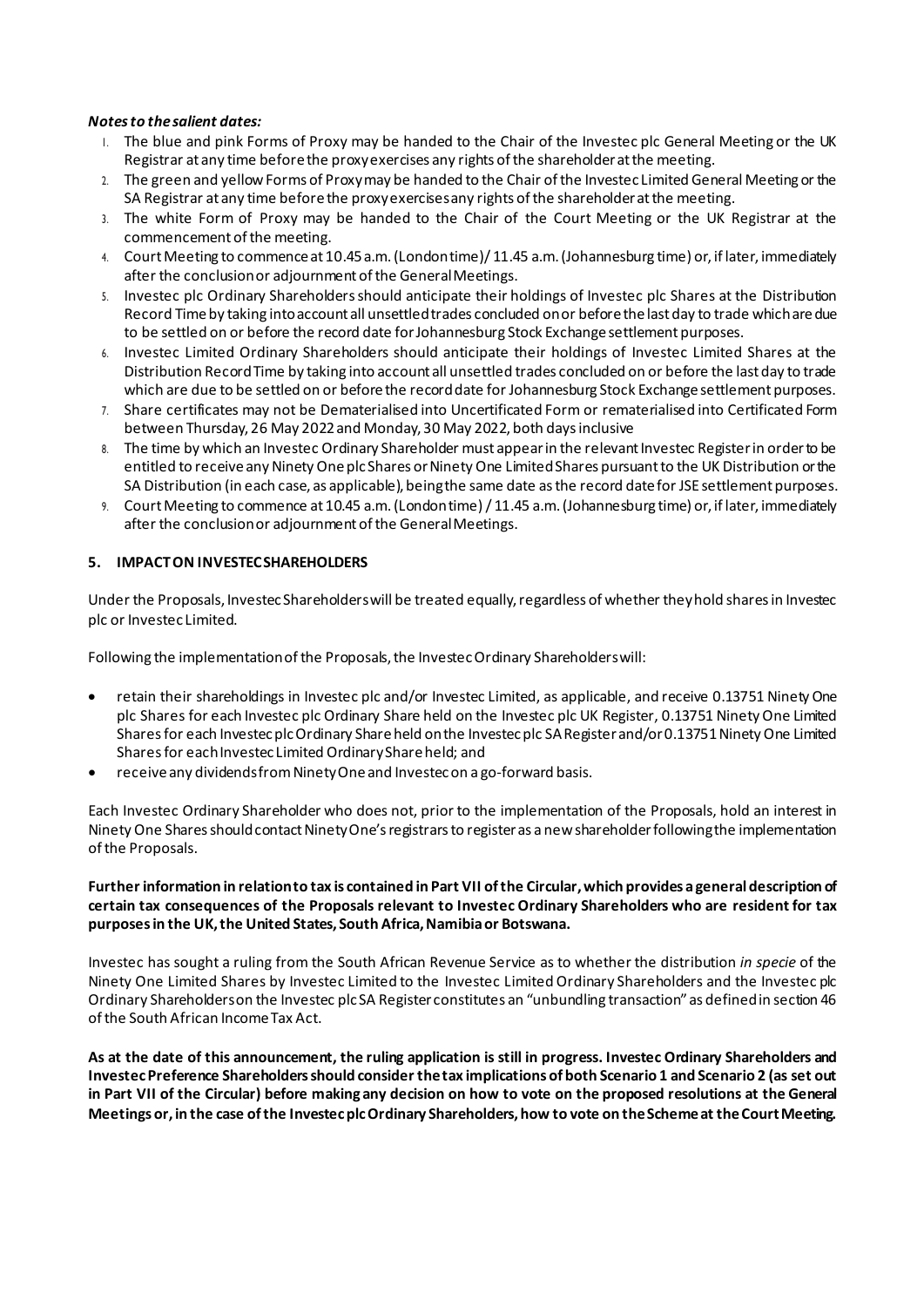## **6. CONDITIONS TO THE PROPOSALS**

The Distribution is conditional upon the following conditions having been satisfied:

- (a) the Scheme having been approved by a majority in number of those Investec plc Ordinary Shareholders who are present and vote, either in person or by proxy, at the Court Meeting and who represent 75% or more in value of the Investec plc Ordinary Shares voted by such Shareholders;
- (b) the SA Distribution Resolution and the Investec DAT Deeds Amendments Resolution, as set out in the Notices of General Meeting, having been passed by the requisite majority of Investec Ordinary Shareholders at the General Meetings;
- (c) the UK Distribution Resolution, as set out in the Notices of General Meeting, having been passed by the requisite majority of Investec Ordinary Shareholders and Investec Preference Shareholders at the General Meetings;
- (e) the Scheme having been sanctioned by the Court and the reduction of capital required to effect the UK Distribution having been confirmed by the Court;
- (f) a copy of the Scheme CourtOrder having been delivered to the Registrar of Companies; and
- (g) a resolution having been approved by the requisite majority of the board of directors of Investec Investments and Investec Limited authorising the distribution of the relevant Ninety One Limited Shares to give effect to the SA Distribution in accordance with the provisions of the South African Companies Act.

The Directors will not take the necessary steps to implement the Scheme and the Distribution unless and until the above conditions have been or will be satisfied and, at the relevant time, the Directors consider that it continues to be in the best interests of the Investec Shareholders that the Scheme and the Distribution be implemented.

### **7. BACKGROUND TO NINETY ONE**

Ninety One is an independent investment manager, founded in South Africa in 1991. It now operates and invests globally and offers a range of active strategies to its global client base. Ninety One is listed on the London and Johannesburg Stock Exchanges. Additional information on Ninety Onecan be found on Ninety One's website[: https://ninetyone.com/](https://ninetyone.com/)

### **8. CLASSIFICATION OF THE PROPOSALS**

The Distribution constitutes a category 2 disposal in terms of the JSE Limited Listings Requirements. The Distribution constitutes a class 2 transaction for the purposes of the Listing Rules of the Financial Conduct Authority. As at 30 September 2021, the gross asset value attributable to the Ninety One Shares, the subject of the proposed Distribution,was £369.331million and the profits attributable to such Ninety One Shares were £22.824million.

18 March 2022

**Financial Advisor and Transaction Sponsor** Investec Bank Limited

**Legal Advisors** ENSafrica and Linklaters LLP

**Namibia Sponsor** Old Mutual Investment Services (Namibia) (Pty) Ltd

**Botswana Sponsor** Motswedi Securities (Pty) Ltd

**Enquiries:** Mr David Miller Investec plc Company Secretary Tel: + 44 (0)20 7597 4000